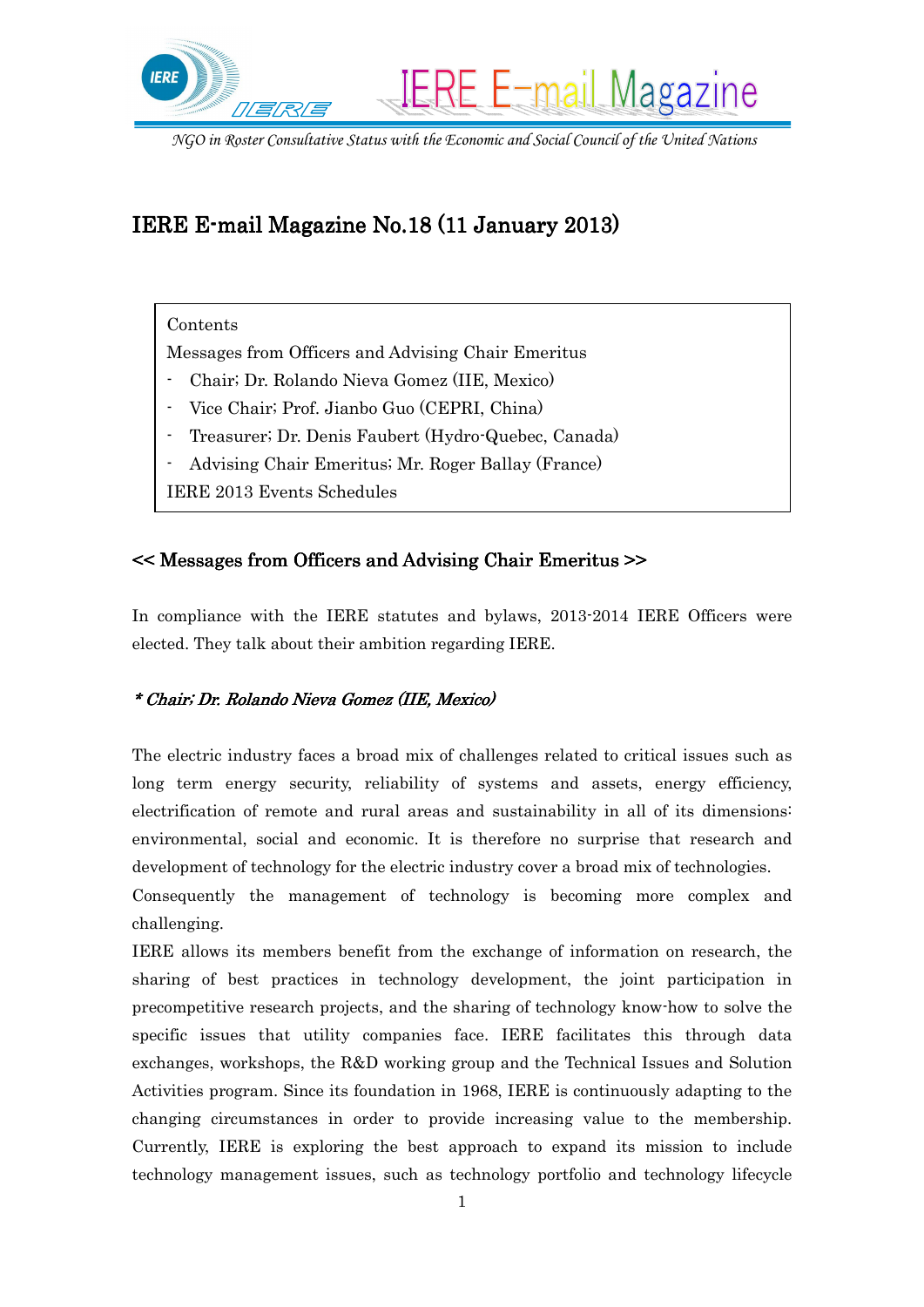

*NGO in Roster Consultative Status with the Economic and Social Council of the United Nations* management, which lie in the overlapping interest of technology leaders in the manufacturing industry as well as technology managers in utility companies, whether in the developed or developing countries. I encourage you to increase your involvement in IERE activities. The active participation of the membership is a key factor for the success of IERE events.

Best regards,

 Rolando Nieva-Gomez IERE Chair



#### \* Vice Chair; Prof. Jianbo Guo (CEPRI, China)

Dear IERE Members and Prospective Members,

I would like to express my appreciation to the Board Members colleagues who nominated me to serve as Vice Chair of IERE for the period of January 2013 through December 2014. In this position, I will work with my fellow IERE officers and Board members, as well as the Central Office to accomplish the mission of this noble organization. I am convinced that, through our joint efforts and contribution of all our members to enhance the quality, improve the celebrity, expand the membership for the IERE's activities, we can make IERE a more attractive, distinctive and competitive organization in the global arena. I will commit myself to fulfilling my duties and working with IERE officers to add more values to our members during my term of service. I believe that IERE, as a Global Platform of Electric R&D, Technology Development and Deployment, will certainly go into a higher orbit and brighter future.

> Guo Jianbo IERE Vice Chair



#### \* Treasurer; Dr. Denis Faubert (Hydro-Quebec, Canada)

Dear Colleagues

It is with great pleasure that I have accepted the position of Treasurer for the International Electric Research Exchange. The IERE is a world-class organization devoting itself to promoting research, development and technology applications to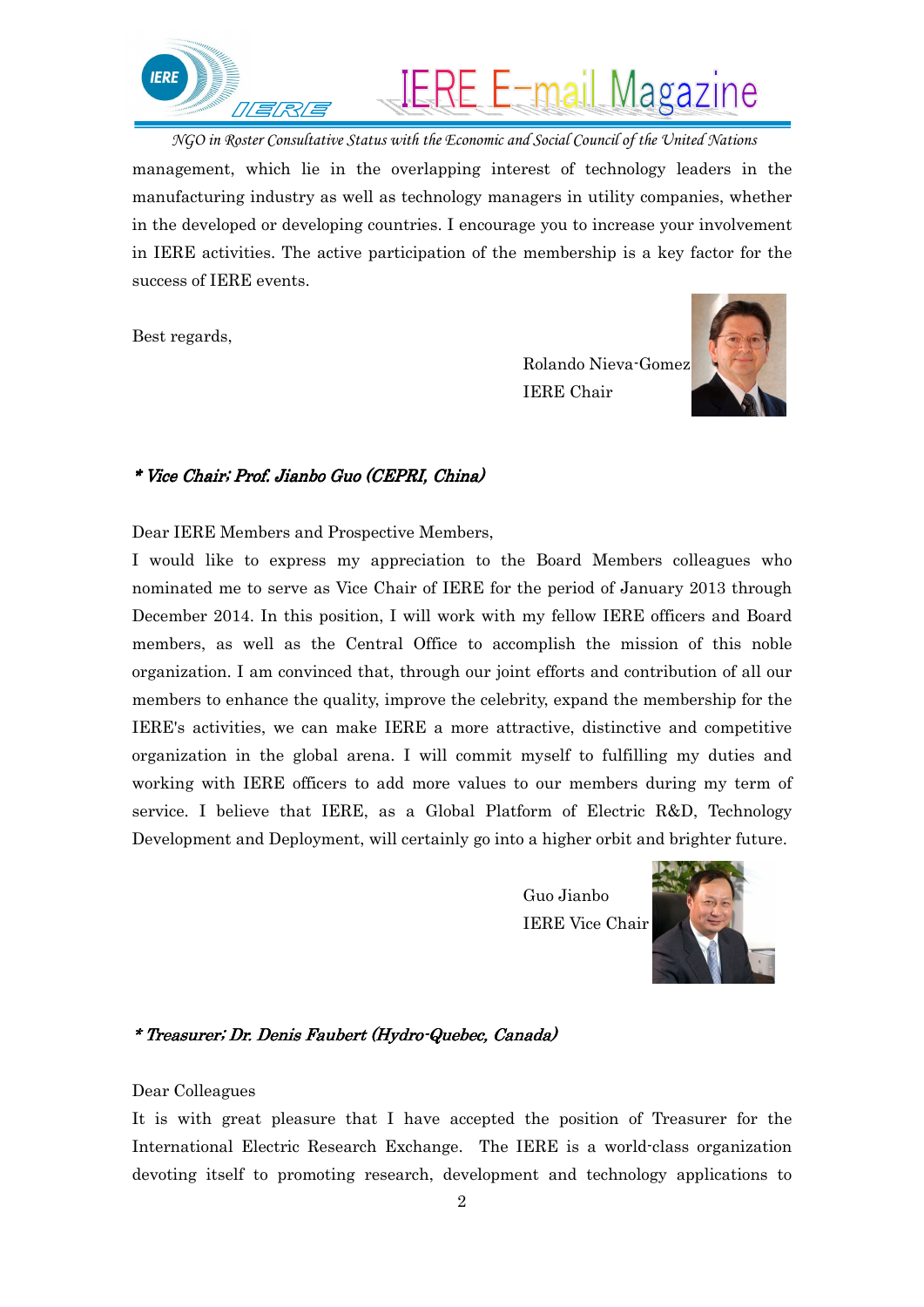

# **IERE E-mail Magazine**

*NGO in Roster Consultative Status with the Economic and Social Council of the United Nations* support the electrical industry. It focuses on solving the real-world problems facing our organisations. Relying on the strength of collaboration among its members throughout the world, it seeks short or long term solutions to our most pressing or toughest issues. Electricity is a high-tech business. Innovation is key to remaining at the leading edge of our trade, providing reliable and cost-effective service to our clients.

The IERE has very competent personnel at its helm. Its operations are streamlined and the expenses of the organisation are well under control. It is worth mentioning the generous support of CRIEPI that assumes a large share of the operations of IERE. As a treasurer, I will ensure that the resources of the members are well-utilized and that all revenues and expenses are well accounted for. As a member of the Board, I will work with my colleagues to provide the best possible support to the leaders of IERE. I encourage you all to join this organisation in a way that we can all benefit of the talent and creativity of your staff.

> Denis Faubert IERE Treasurer



#### \* Advising Chair Emeritus; Mr. Roger Ballay (France)

#### Dear colleagues,

I would like to take advantage of this address, to tell you why it is so interesting to be an IERE member. Our industry is at the crossroads. Several factors are playing jointly to prompt to a substantial change of the energy mix. On the supply side, tensions on the primary energy market due to the perspective of oil depletion and to local mismatch demand-offer induce a fierce competition to secure the long term access to these vital resources. Of course, the deployment of shale gas technology is providing some release in the USA and there is no doubt that this emerging option will have a great influence on the way electricity is going to be generated in a near future. However, it still requires significant extra R&D to make it cleaner and more widely accepted. In the aftermaths of the Fukushima Daiichi catastrophe citizens have lost trust in their technology leaders and energy policy-makers. As a consequence, responding to their public opinion, several countries have drastically revisited their energy policy, sometimes voting a sudden phasing-out of their nuclear fleet and banning nuclear forever. At the moment, what will be the future of this generation type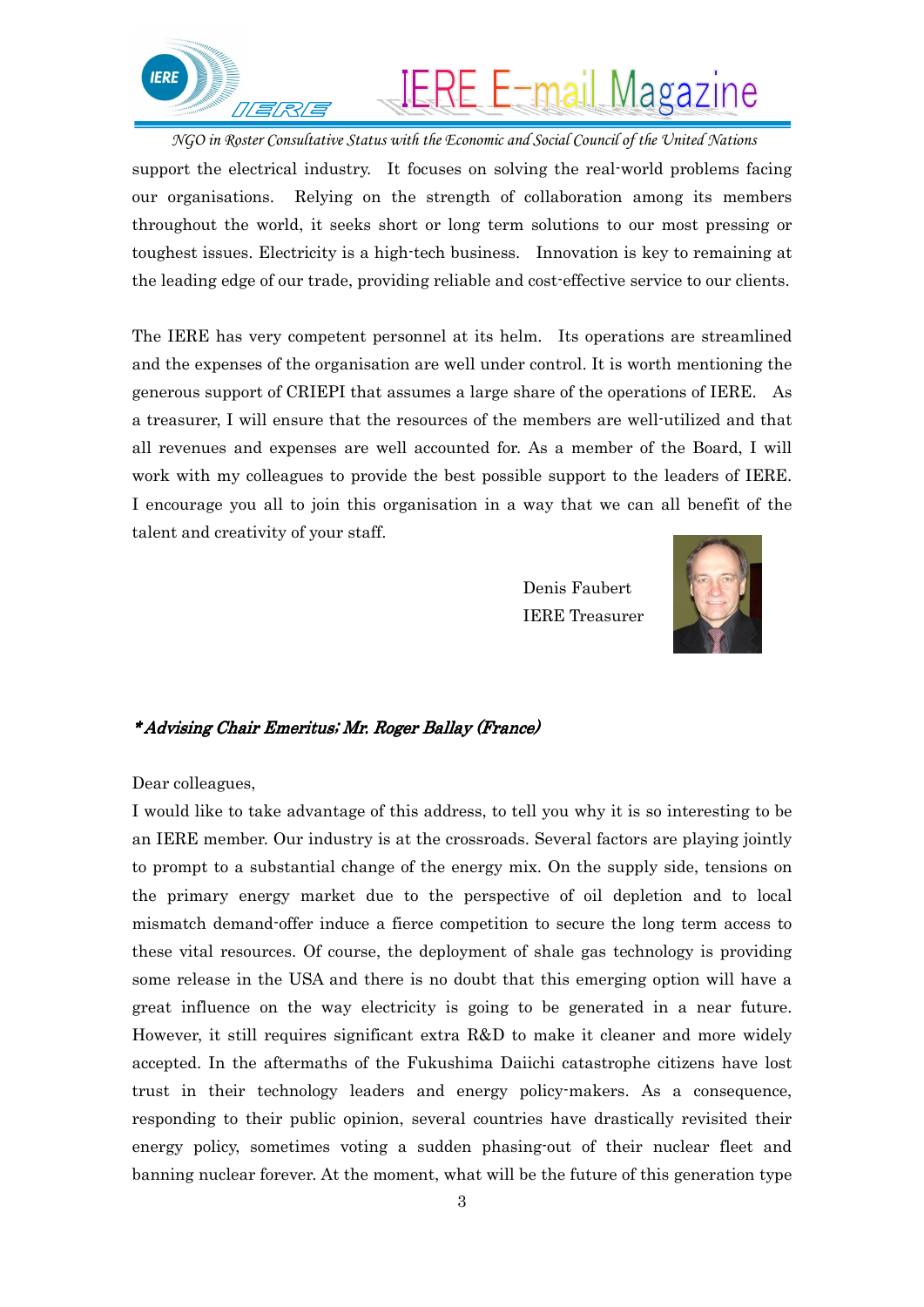

# IERE E-mail Magazine

*NGO in Roster Consultative Status with the Economic and Social Council of the United Nations* remains a matter of controversy. Anyhow, this event has put a crude light on the crucial technology challenge facing the organizations committed to the nuclear risk management and mitigation and calls for an increased international cooperation on such high stake issues.

In the meantime, climatologists are sending us red blinking warnings about global warming records. This underscores the pressing need for low-carbon electricity including cheaper renewable sources and more efficient and cleaner coal plants which remain the "draught horse" of electricity generation. Moreover, on the demand side, a new vision of the power system design and management is emerging which requires a great deal of technology development to make the distribution grid smarter enough to optimize the demand and to deal with the intermittence of renewable sources. These are some of the heavy trends and challenges well known of each of us that put our industry under pressure. These constraints apply everywhere with some modulation of their degree of acuity.

To deal with them, it is commonly admitted that R&D is the most relevant lever to handle. To meet the challenge involved, how should we proceed? I do believe that increased complexity, uncertainty, ever more pressing urgency, global dimension of the issues involved that create interrelated risks are characteristics that justify combining efforts and talents. In this context, IERE is an ideal platform to address the critical issues facing us. It provides Utilities, OEM, Research Centers with an adequate framework for making the cross-fertilization happen. Typically, smarter technology watch and exchange of best practices among early adopters should secure companies in their technology selection and deployment. We also expect to improve the cost-effectiveness of their R&D investments by fostering collaborative research through the "R&D project Working Group". The Board of IERE is continuously pursuing the objective of delivering value added services to the members and is determined to re-orient its strategy in the aim of enhancing the support to their technology management policy.

As Advising Chair Emeritus, I am honored and committed to cooperate with IERE on this exciting mission.

With my best wishes,

 Roger Ballay IERE Advising Chair Emeritus

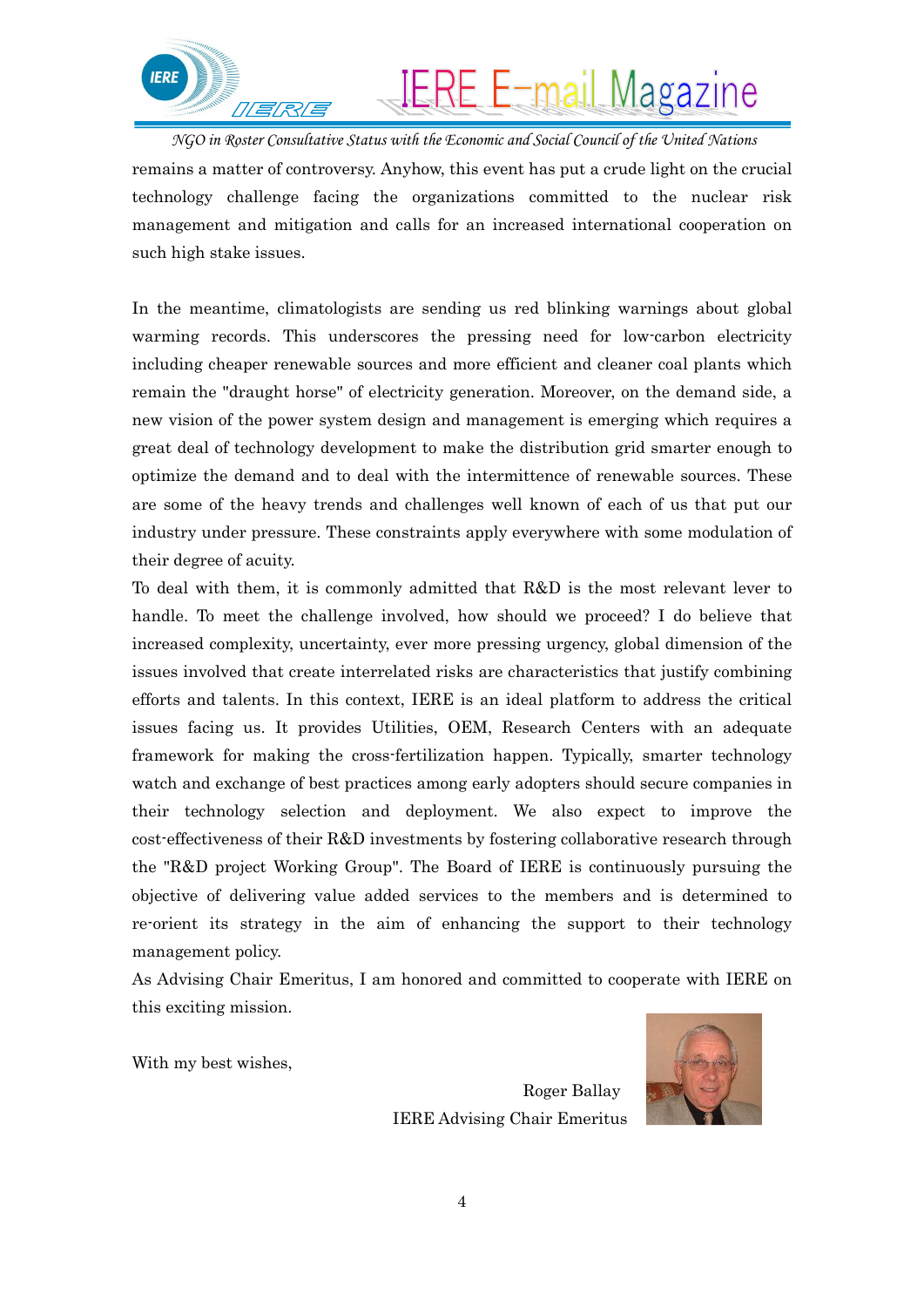

*NGO in Roster Consultative Status with the Economic and Social Council of the United Nations*

# << IERE 2013 Events Schedules >> 2013 Events Schedules >>

IERE events schedules 2013 are as follows;

# \* The 4th TIS-Asia Meeting (January 16-18)

- Venue & host: Manila, the Philippines, hosted by Meralco
- General Themes: Harnessing technology for the future
- Schedule: Jan. 16: Session 1 "Philippine Power Development Program"
	- Session 2 "Renewable Energy (Regulation & Policy)"
		- Session 3 "Renewable Energy (Projects)"
	- Jan. 17: Session 4 "Smart Grid Application"
		- Session 5 "Alternative Fuels Development"
		- Jan. 18: TIS Session

# \* 24th IERE Board Meeting & CPRI-IERE International Conference (April 18-20)

 Venue & host: Bangalore, India, hosted by CPRI Schedule: April 18: IERE R&D WG & the 24th IERE Board Meeting April 19-20: CPRI-IERE International Conference/ PAC-2013 "Emerging Automation and Information Technologies for Power Industry Growth"

## \* 13th IERE General Meeting/PIESA African Forum (September 23-26)

 Venue & host: Arusha, Tanzania, hosted by PIESA Schedule: Sep. 23: IERE R&D WG & the 25th IERE Board Meeting Sep. 24: IERE General Meeting "R&D Road Map for Efficient Electrification" Sep. 25: PIESA African Forum